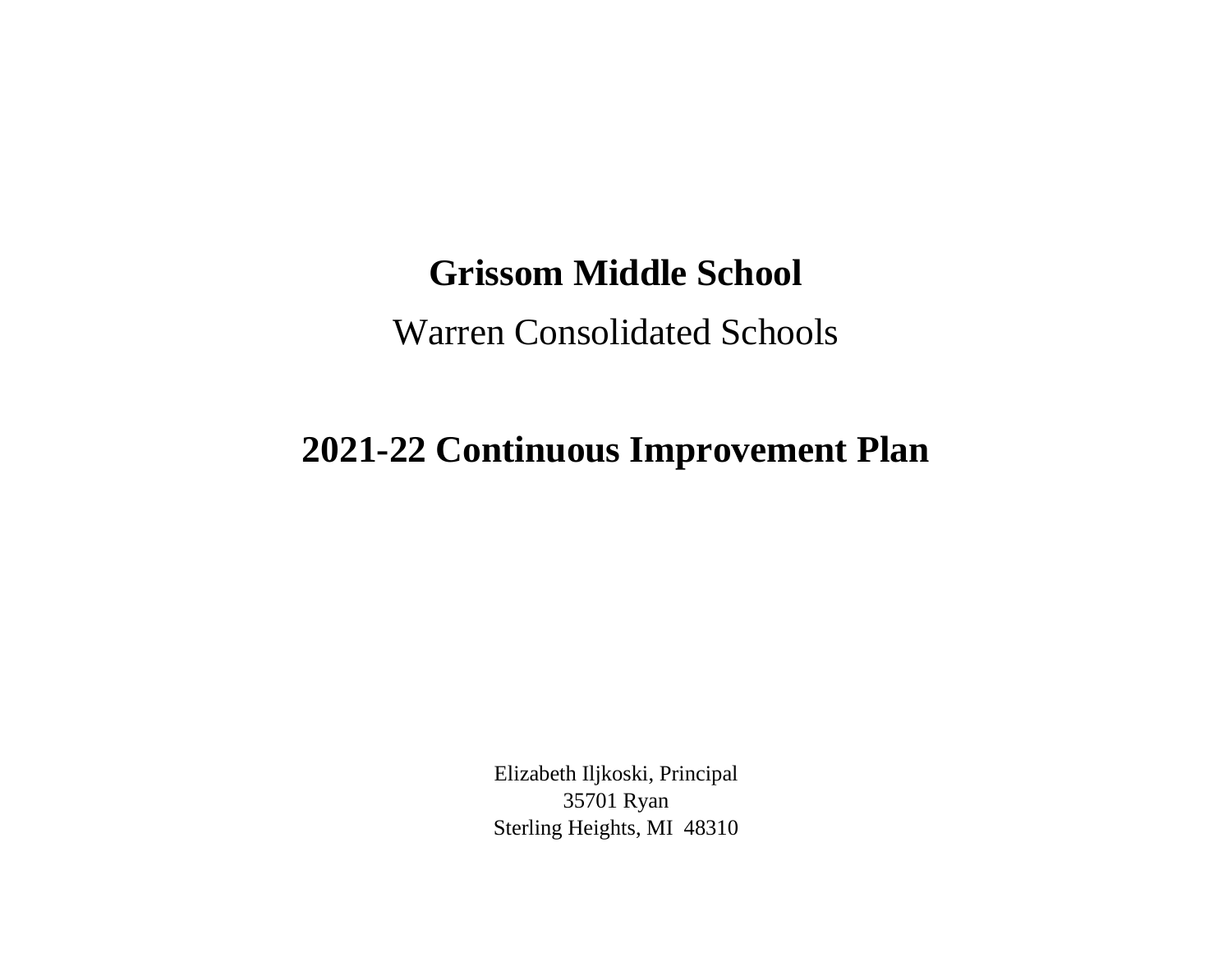**Using your building's data story and equity reflection, review your current improvement plan. Does this new information on equity lead to adjusting or adding any additional strategies or activities to your improvement plan? Indicate your goals below and any revisions for 2021-2022.**

|                                               | Goal 1                                                                                                                                                                                                                                                                                                                                        |  |  |
|-----------------------------------------------|-----------------------------------------------------------------------------------------------------------------------------------------------------------------------------------------------------------------------------------------------------------------------------------------------------------------------------------------------|--|--|
| <b>SMART Goal Language</b>                    | All students will increase their skills in statistics and probability in mathematics, with an overall increase of 4% in the<br>category of statistics and probability RIT score as measured by local assessments (NWEA).<br>2020-2021 RIT average in probability and statistics was 215, with a goal of increasing to 224 for spring of 2022. |  |  |
| <b>Continuation Goal</b><br>(Yes or No)       | No                                                                                                                                                                                                                                                                                                                                            |  |  |
| <b>Additional Strategies</b>                  | High Quality Professional Learning (Tier I), Multi-Tier System of Support System (Tier II and III), Math Builder (Tier III),<br>Academic Vocabulary (Tier I), Technology and Manipulatives (Tier I)                                                                                                                                           |  |  |
| <b>Additional Activities</b>                  | Tier I-Instructional Practices-Problem Solving Strategies, Academic Vocabulary, PSAT/SAT Embedded Content, PLC/ILC<br>process, Instructional Technology/Manipulatives (Examples: MobyMax, Khan Academy, Nearpod, and Desmos)                                                                                                                  |  |  |
|                                               | Tier II- Academic Vocabulary, MTSS Implementation, Instruction, Monitor, and Evaluate                                                                                                                                                                                                                                                         |  |  |
|                                               | Tier III-MTSS Implementation, Instruction, Monitor, and Evaluate, Instructional Technology/Manipulatives, AVMR                                                                                                                                                                                                                                |  |  |
|                                               | Title 1 Builder-Teacher Salary                                                                                                                                                                                                                                                                                                                |  |  |
| <b>Title I Funding Source</b>                 | Online instructional programs/manipulatives                                                                                                                                                                                                                                                                                                   |  |  |
|                                               | Update (must match Title Teacher PD-instructional rounds and Illustrative Math PD                                                                                                                                                                                                                                                             |  |  |
| I budget)                                     | MTSS cycle sub coverage                                                                                                                                                                                                                                                                                                                       |  |  |
|                                               | Private donations-Mr. Bedi funds for online instructional tool and staff PD                                                                                                                                                                                                                                                                   |  |  |
| <b>Other Funding Sources</b><br><b>Update</b> |                                                                                                                                                                                                                                                                                                                                               |  |  |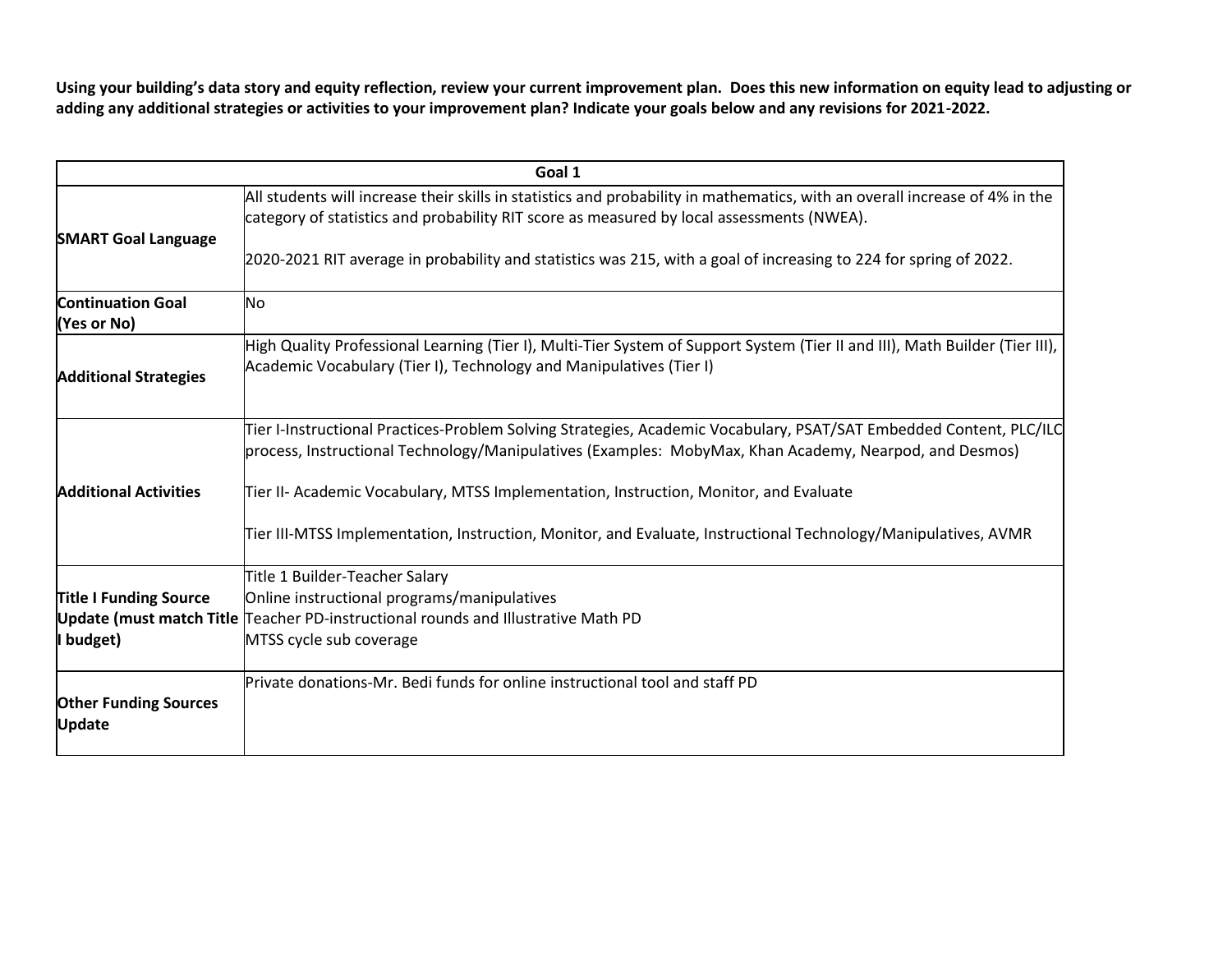|                                                                             | Goal 2                                                                                                                                                                                                                                                                                                                                                                                                                                                                                              |
|-----------------------------------------------------------------------------|-----------------------------------------------------------------------------------------------------------------------------------------------------------------------------------------------------------------------------------------------------------------------------------------------------------------------------------------------------------------------------------------------------------------------------------------------------------------------------------------------------|
| <b>SMART Goal Language</b>                                                  | All students will increase their ability to identify key ideas and details in various reading text, with an overall increase of 3%<br>in the category of literary and informational text RIT score as measured by local assessments (NWEA).                                                                                                                                                                                                                                                         |
|                                                                             | 2020-2021 RIT average in literary and informational text (key ideas and details) was 212, with a goal of<br>increasing to 218 for spring of 2022.                                                                                                                                                                                                                                                                                                                                                   |
| <b>Continuation Goal</b><br>(Yes or No)                                     | No                                                                                                                                                                                                                                                                                                                                                                                                                                                                                                  |
| <b>Additional Strategies</b>                                                | Tier 2 Academic Vocabulary, Tier 1 Balanced Literacy, Tier 3 ELA Builder Course, Reading and Writing Across the<br>Curriculum, Multi-Tier System of Support Process.                                                                                                                                                                                                                                                                                                                                |
|                                                                             | Utilization of Instructional Technology/Materials (Examples: MobyMax, NoRedInk, and Literacy library.                                                                                                                                                                                                                                                                                                                                                                                               |
| <b>Additional Activities</b>                                                | Tier 2: Implementation of Tier 2 Vocabulary, Monitor Implementation of Academic Vocabulary, Reading and Writing<br><b>Across the Curriculum</b><br>Tier 1: Balanced Literacy Training, Tier 1 Monitor and Evaluate Implementation of Balanced Literacy<br>Tier 3: Adolescent Critical Reading Intervention, ACRI Training, ACRI Monitoring, Corrective Reading, Corrective Reading<br>Training, Corrective Reading Supplies, MTSS Implementation, MTSS Instruction, MTSS Process, Monitor, Evaluate |
| <b>Title I Funding Source</b><br><b>Update (must match Title</b><br>budget) | Title 1 Builder-Teacher Salary<br>Online instructional programs/manipulatives<br>Corrective Reading PD<br>Teacher PD on instructional rounds and CITS PD<br>MTSS Cycle sub coverage<br><b>ELA Builder Screening sub coverage</b>                                                                                                                                                                                                                                                                    |
| <b>Other Funding Sources</b><br><b>Update</b>                               | Private school donations-Mr. Bedi funds.                                                                                                                                                                                                                                                                                                                                                                                                                                                            |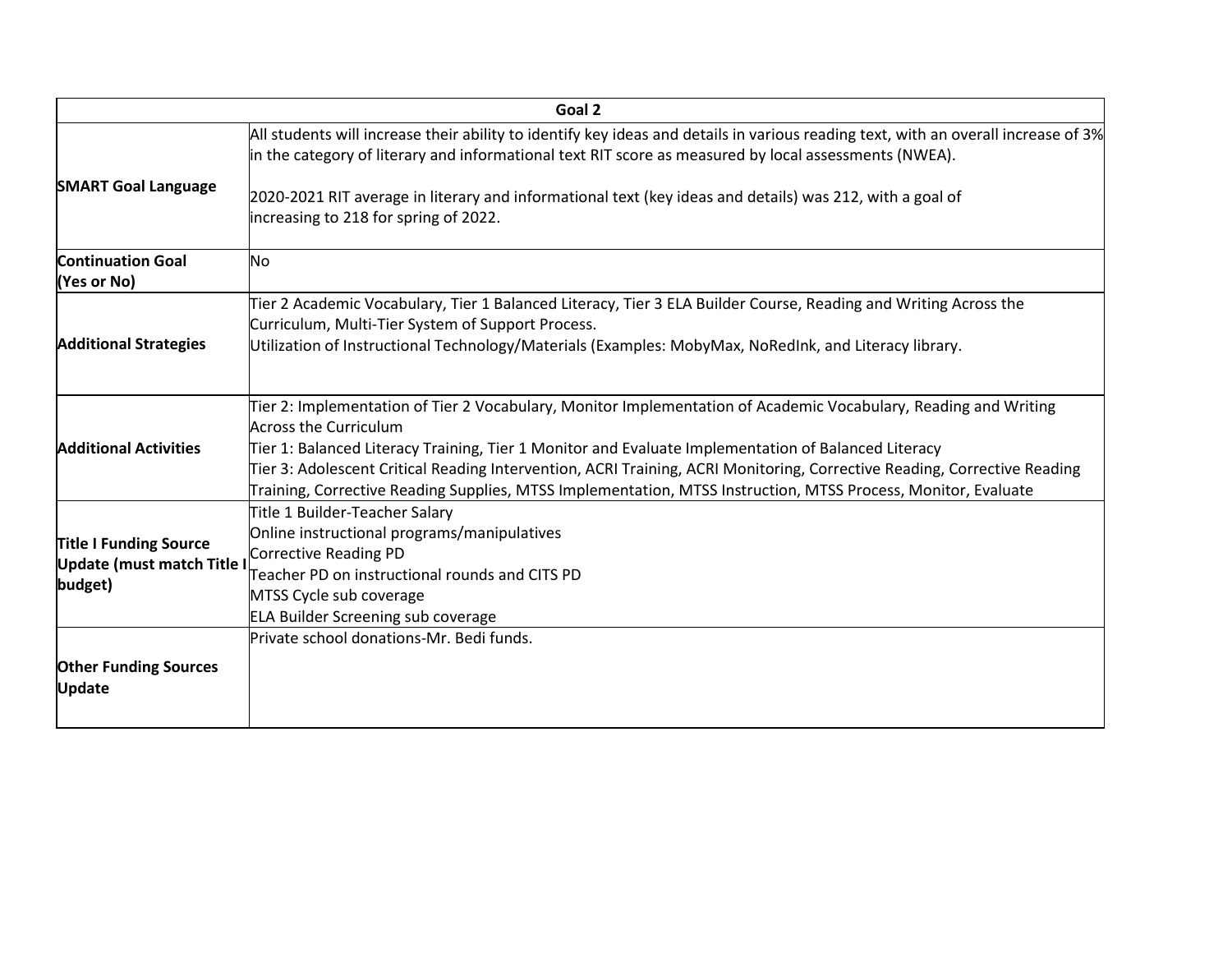| Goal 3                                  |                                                                                                                                                                                                                                                                                                                                                                                                                                                                                                                                                                                                                                                                                                                                                                                                                                                                                                                                                       |  |
|-----------------------------------------|-------------------------------------------------------------------------------------------------------------------------------------------------------------------------------------------------------------------------------------------------------------------------------------------------------------------------------------------------------------------------------------------------------------------------------------------------------------------------------------------------------------------------------------------------------------------------------------------------------------------------------------------------------------------------------------------------------------------------------------------------------------------------------------------------------------------------------------------------------------------------------------------------------------------------------------------------------|--|
| <b>SMART Goal Language</b>              | All students will be reorientated into the Grissom school community via orientations, PBIS PRIDE initiative and Social-<br>Emotional Learning (SEL) strategies as measured by staff and student survey.                                                                                                                                                                                                                                                                                                                                                                                                                                                                                                                                                                                                                                                                                                                                               |  |
| <b>Continuation Goal</b><br>(Yes or No) | No                                                                                                                                                                                                                                                                                                                                                                                                                                                                                                                                                                                                                                                                                                                                                                                                                                                                                                                                                    |  |
|                                         | Staff will interact with students and families in a culturally competent manner.                                                                                                                                                                                                                                                                                                                                                                                                                                                                                                                                                                                                                                                                                                                                                                                                                                                                      |  |
| <b>Additional Strategies</b>            | Staff will address the needs of all learners by implementing the Social and Emotional Learning Competencies which<br>address the needs of the whole child and increasing student engagement.                                                                                                                                                                                                                                                                                                                                                                                                                                                                                                                                                                                                                                                                                                                                                          |  |
| <b>Additional Activities</b>            | PBIS initiative-PRIDE<br>Staff will utilize restorative practice.<br>Staff will be trained on how to utilize our mindfulness room, calm classroom resources and SEL<br>competencies/strategies.<br>Staff and 8th grade students will partake in the Where Everyone Belongs (WEB) Transition/Mentor Program-assisting<br>the transition/orientation for 6 <sup>th</sup> and as well as for our 7 <sup>th</sup> graders (as over 50% have not been in the building for in-<br>person instruction).<br>Staff will utilize Reallyville-SEL videos for small group discourse on social-emotional issues.<br>Staff will offer workshops, electronic tools and resources to families.<br>Staff will offer academic and educationally related support to students and families in crisis as allowed and feasible.<br>Students will take wellness check-in survey's to be reviewed by our CRISIS team (counselors, social<br>worker, psychologist, and admin). |  |
|                                         | Subscription to Reallyville                                                                                                                                                                                                                                                                                                                                                                                                                                                                                                                                                                                                                                                                                                                                                                                                                                                                                                                           |  |
|                                         | <b>PBIS rewards</b>                                                                                                                                                                                                                                                                                                                                                                                                                                                                                                                                                                                                                                                                                                                                                                                                                                                                                                                                   |  |
| <b>Title I Funding Source</b>           | SEL manipulatives/resources                                                                                                                                                                                                                                                                                                                                                                                                                                                                                                                                                                                                                                                                                                                                                                                                                                                                                                                           |  |
|                                         | Update (must match Title Teacher work days for orientations                                                                                                                                                                                                                                                                                                                                                                                                                                                                                                                                                                                                                                                                                                                                                                                                                                                                                           |  |
| I budget)                               | Equity Staff PD                                                                                                                                                                                                                                                                                                                                                                                                                                                                                                                                                                                                                                                                                                                                                                                                                                                                                                                                       |  |
|                                         | <b>SEL Staff PD</b>                                                                                                                                                                                                                                                                                                                                                                                                                                                                                                                                                                                                                                                                                                                                                                                                                                                                                                                                   |  |
|                                         | Incentives for parent/student afterschool meetings                                                                                                                                                                                                                                                                                                                                                                                                                                                                                                                                                                                                                                                                                                                                                                                                                                                                                                    |  |